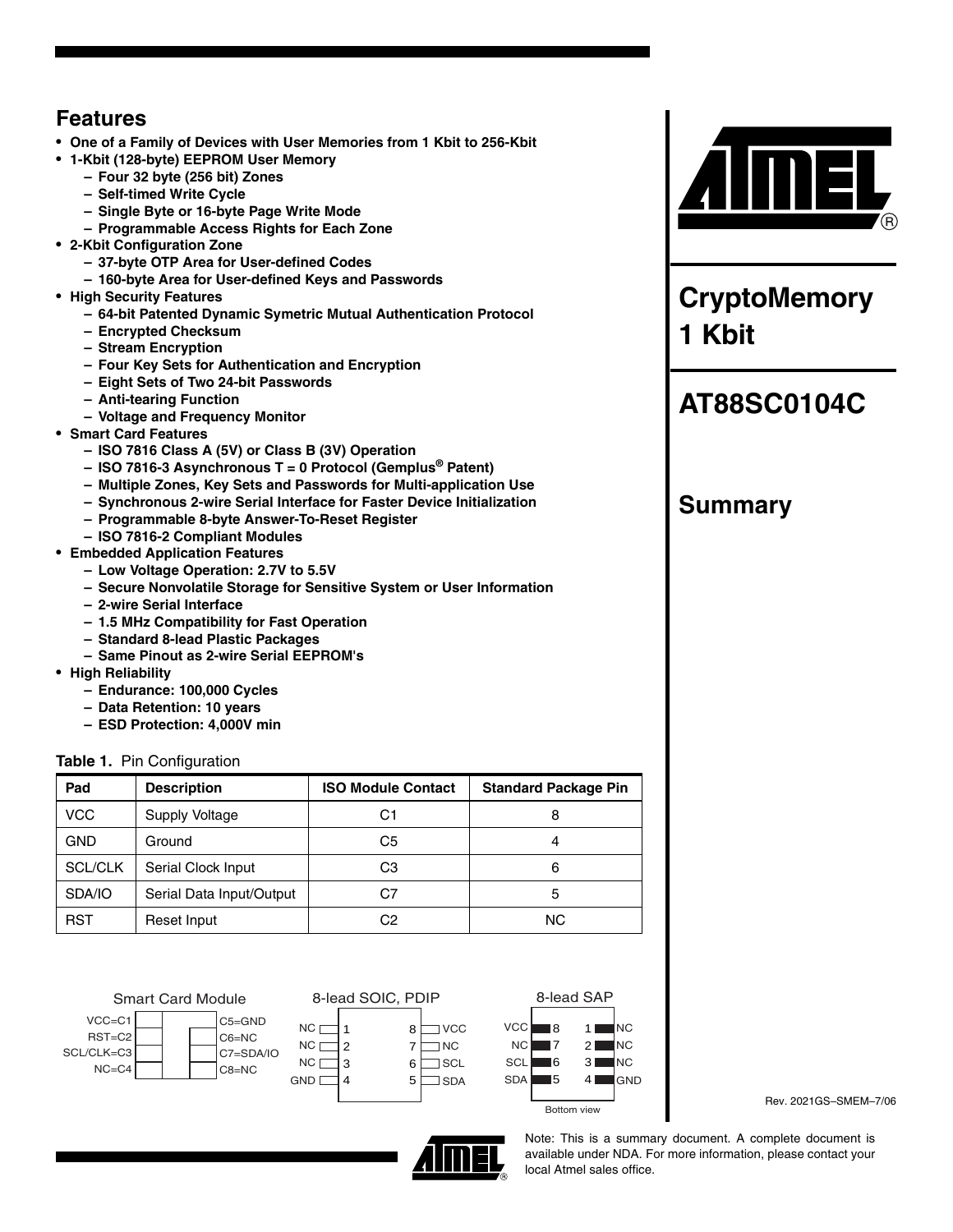

## **Description** [The AT88SC0104C member of the](https://www.cardlogix.com/product-category/smart-cards/memory-cards/protected-memory-cards/) CryptoMemory<sup>®</sup> [family is a high-performance secure](https://www.cardlogix.com/product-category/smart-cards/memory-cards/protected-memory-cards/) memory providing 1 Kbit of user memory with advanced security and cryptographic features built in. The user memory is divided into four 32-byte zones, each of which may be individually set with different security access rights or combined together to provide space for 1 to 4 data files.

- **Smart Card Applications** The AT88SC0104C provides high security, low cost, and ease of implementation without the need for a microprocessor operating system. The embedded cryptographic engine provides for dynamic, symmetric-mutual authentication between the device and host, as well as performing stream encryption for all data and passwords exchanged between the device and host. Up to four unique key sets may be used for these operations. The AT88SC0104C offers the ability to communicate with virtually any [smart card](https://www.cardlogix.com/product-category/smart-cards/) reader using the asynchronous  $T = 0$  protocol (Gemplus Patent) defined in ISO 7816-3.
- **Embedded Applications** Through dynamic, symmetric-mutual authentication, data encryption, and the use of encrypted checksums, the AT88SC0104C provides a secure place for storage of sensitive information within a system. With its tamper detection circuits, this information remains safe even under attack. A 2-wire serial interface running at 1.5 MHz is used for fast and efficient communications with up to 15 devices that may be individually addressed. The AT88SC0104C is available in industry standard 8-lead packages with the same familiar pinout as 2-wire serial EEPROMs.

**Figure 1.** Block Diagram



## **Pin Descriptions**

**Supply Voltage (V<sub>CC</sub>)** The V<sub>CC</sub> input is a 2.7V to 5.5V positive voltage supplied by the host.

**Clock (SCL/CLK)** In the asynchronous  $T = 0$  protocol, the SCL/CLK input is used to provide the device with a carrier frequency *f*. The nominal length of one bit emitted on I/O is defined as an "elementary time unit" (ETU) and is equal to 372/*f*. When the synchronous protocol is used, the SCL/CLK input is used to positive edge clock data into the device and negative edge clock data out of the device.

Reset (RST) The AT88SC0104C provides an ISO 7816-3 compliant asynchronous answer to reset sequence. When the reset sequence is activated, the device will output the data pro-

**<sup>2</sup> AT88SC0104C**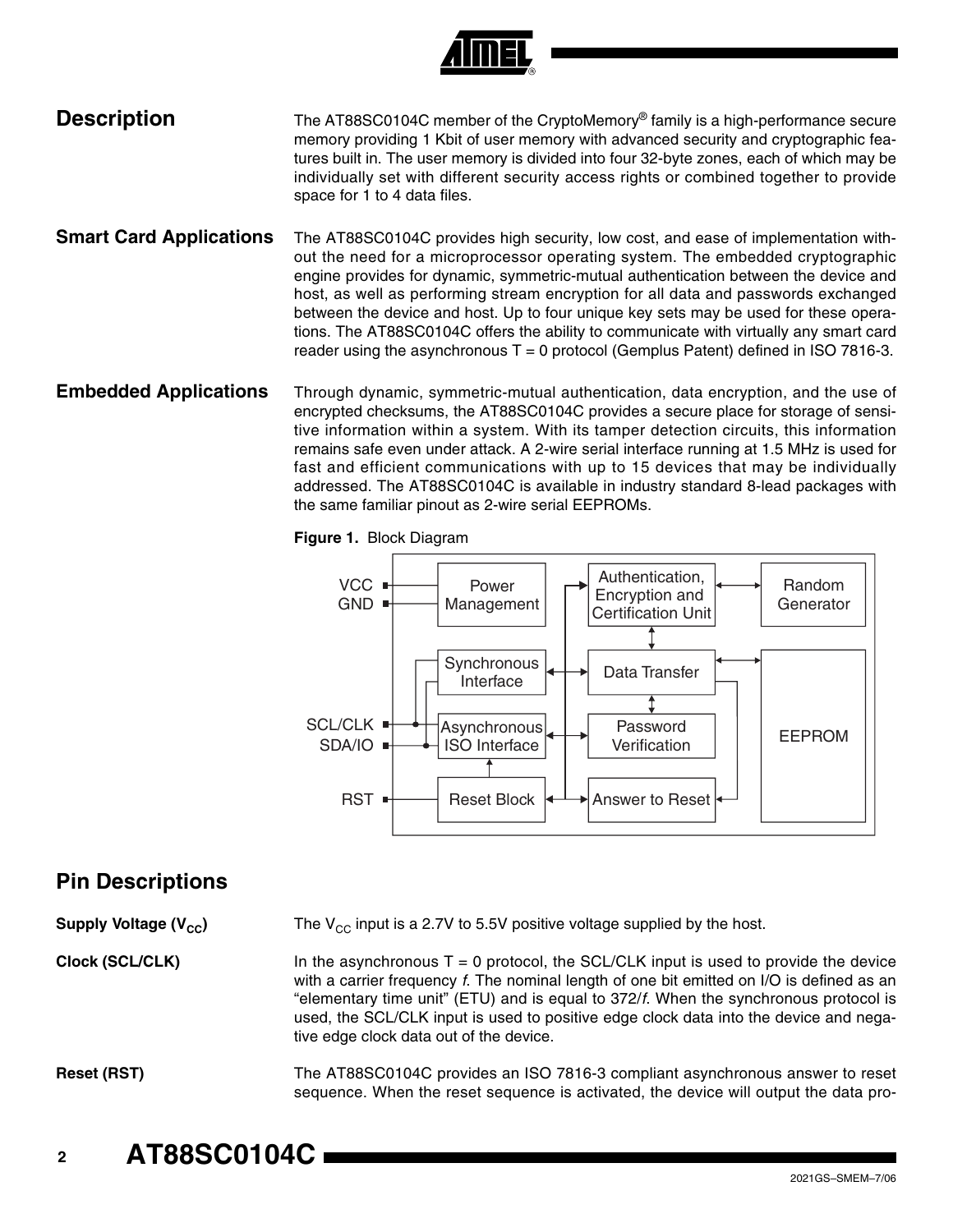grammed into the 64-bit answer-to-reset register. An internal pull-up on the RST input pad allows the device to be used in synchronous mode without bonding RST. The AT88SC0104C does not support the synchronous answer-to-reset sequence.

**Serial Data (SDA/IO)** The SDA pin is bidirectional for serial data transfer. This pin is open-drain driven and may be wired with any number of other open drain or open collector devices. An external pull-up resistor should be connected between SDA and  $V_{CC}$ . The value of this resistor and the system capacitance loading the SDA bus will determine the rise time of SDA. This rise time will determine the maximum frequency during read operations. Low value pull-up resistors will allow higher frequency operations while drawing higher average power supply current. SDA/IO information applies to both asynchronous and synchronous protocols.

> When the synchronous protocol is used, the SCL/CLK input is used to positive edge clock data into the device and negative edge clock data out of the device.

### **Table 2.** DC Characteristics

| Symbol                     | <b>Parameter</b>                            | <b>Test Condition</b>                      | <b>Min</b>         | <b>Typ</b> | <b>Max</b>                 | <b>Units</b> |
|----------------------------|---------------------------------------------|--------------------------------------------|--------------------|------------|----------------------------|--------------|
| $V_{\rm CC}$               | Supply Voltage                              |                                            | 2.7                |            | 5.5                        | $\vee$       |
| $I_{\rm CC}$               | Supply Current ( $V_{CC}$ = 5.5V)           | Async READ at 3.57MHz                      |                    |            | 5                          | mA           |
| $I_{\rm CC}$               | Supply Current ( $V_{CC}$ = 5.5V)           | Async WRITE at 3.57MHz                     |                    |            | 5                          | mA           |
| $I_{\rm CC}$               | Supply Current ( $V_{CC}$ = 5.5V)           | Synch READ at 1MHz                         |                    |            | 5                          | mA           |
| $I_{\rm CC}$               | Supply Current ( $V_{CC}$ = 5.5V)           | Synch WRITE at 1MHz                        |                    |            | 5                          | mA           |
| $I_{SB}$                   | Standby Current ( $V_{CC}$ = 5.5V)          | $V_{IN}$ = VCC or GND                      |                    |            | 100                        | uA           |
| $V_{IL}$                   | SDA/IO Input Low Threshold <sup>(1)</sup>   |                                            | 0                  |            | $V_{CC}$ x 0.2             | V            |
| $V_{IL}$                   | SCL/CLK Input Low Threshold <sup>(1)</sup>  |                                            | 0                  |            | $V_{CC}$ x 0.2             | $\vee$       |
| $V_{IL}$                   | RST Input Low Threshold <sup>(1)</sup>      |                                            | $\mathbf 0$        |            | $V_{CC}$ x 0.2             | $\vee$       |
| $V_{\text{IH}}$            | SDA/IO Input High Threshold <sup>(1)</sup>  |                                            | $V_{CC}$ x 0.7     |            | $V_{\rm CC}$               | $\vee$       |
| $V_{\text{IH}}$            | SCL/CLK Input High Threshold <sup>(1)</sup> |                                            | $V_{\rm CC}$ x 0.7 |            | $V_{\rm CC}$               | $\vee$       |
| $V_{\text{IH}}$            | RST Input High Threshold <sup>(1)</sup>     |                                            | $V_{CC}$ x 0.7     |            | $\mathsf{V}_{\mathsf{CC}}$ | $\vee$       |
| $I_{IL}$                   | SDA/IO Input Low Current                    | $0 < V_{\text{IL}} < V_{\text{CC}}$ x 0.15 |                    |            | 15                         | uA           |
| $I_{IL}$                   | <b>SCL/CLK Input Low Current</b>            | $0 < V_{\text{IL}} < V_{\text{CC}}$ x 0.15 |                    |            | 15                         | uA           |
| $I_{IL}$                   | <b>RST Input Low Current</b>                | $0 < V_{\text{IL}} < V_{\text{CC}}$ x 0.15 |                    |            | 50                         | uA           |
| $I_{\text{IH}}$            | SDA/IO Input High Current                   | $V_{CC}$ x 0.7 < $V_{IH}$ < $V_{CC}$       |                    |            | 20                         | uA           |
| $I_{\text{IH}}$            | <b>SCL/CLK Input High Current</b>           | $V_{CC}$ x 0.7 < $V_{IH}$ < $V_{CC}$       |                    |            | 100                        | uA           |
| $I_{\text{IH}}$            | <b>RST Input High Current</b>               | $V_{CG}$ x 0.7 < $V_{IH}$ < $V_{CG}$       |                    |            | 150                        | uA           |
| $V_{OH}$                   | SDA/IO Output High Voltage                  | 20K ohm external pull-up                   | $V_{\rm CC}$ x 0.7 |            | $V_{\rm CC}$               | $\vee$       |
| $\mathsf{V}_{\mathsf{OL}}$ | SDA/IO Output Low Voltage                   | $I_{OL} = 1mA$                             | 0                  |            | $V_{CC}$ x 0.15            | $\vee$       |
| $I_{OH}$                   | SDA/IO Output High Current                  | <b>VOH</b>                                 |                    |            | 20                         | uA           |

Applicable over recommended operating range from  $V_{CC}$  = +2.7 to 5.5V,  $T_{AC}$  = -40°C to +85°C (unless otherwise noted)

Note:  $1. \,$  V<sub>IIL</sub> min and V<sub>IH</sub> max are reference only and are not tested.

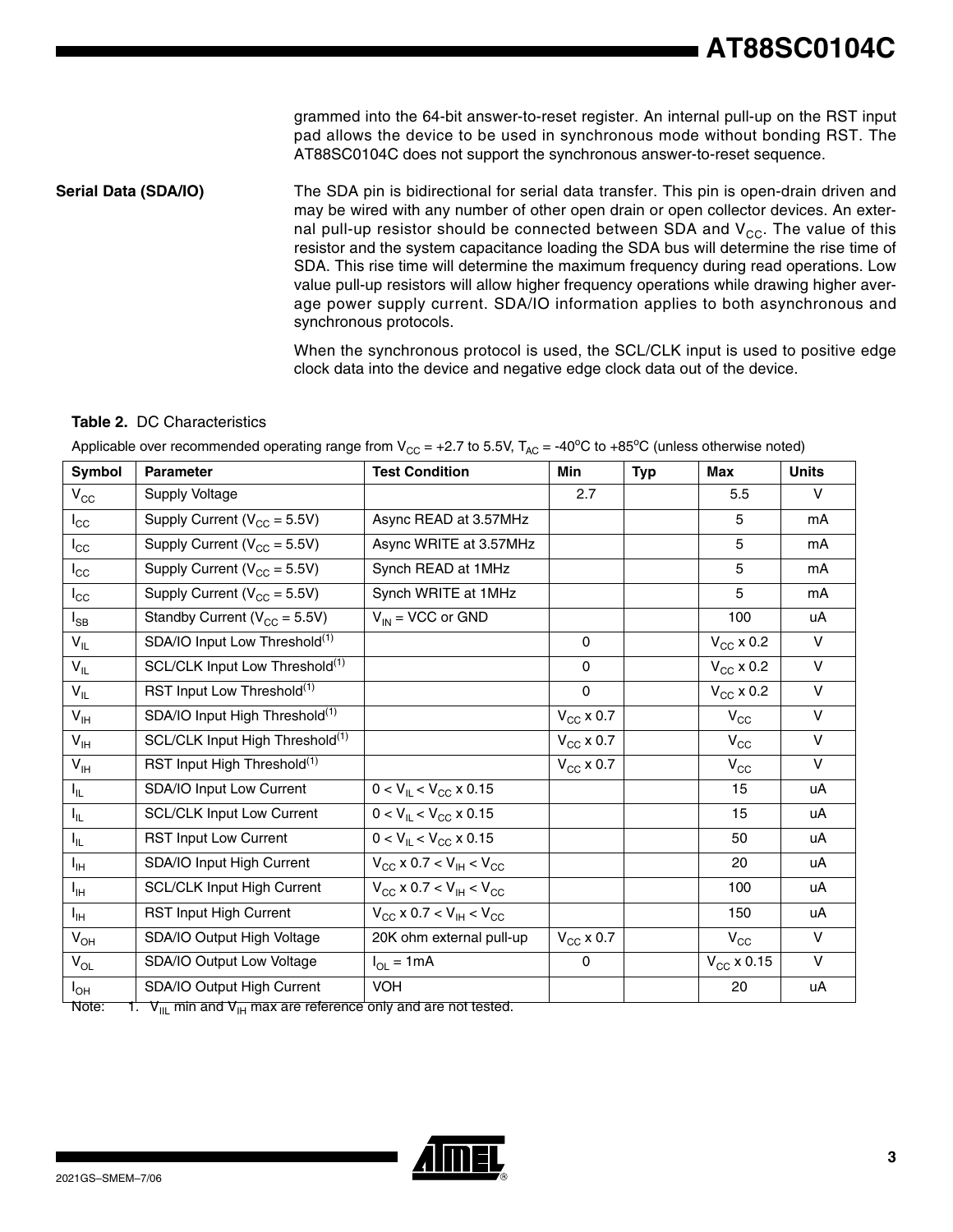

## **Table 3.** AC Characteristics

Applicable over recommended operating range from  $V_{CC} = +2.7$  to 5.5V,

 $T_{AC}$  = -40°C to +85°C, CL = 30pF (unless otherwise noted)

| Symbol                                           | <b>Parameter</b>                                           | Min | Max         | <b>Units</b> |
|--------------------------------------------------|------------------------------------------------------------|-----|-------------|--------------|
| $f_{CLK}$                                        | Async Clock Frequency (V <sub>CC</sub> Range: +4.5 - 5.5V) | 1   | 5           | <b>MHz</b>   |
| $f_{CLK}$                                        | Async Clock Frequency (V <sub>CC</sub> Range: +2.7 - 3.3V) | 1   | 4           | <b>MHz</b>   |
| $f_{CLK}$                                        | Synch Clock Frequency                                      | 0   | 1           | <b>MHz</b>   |
|                                                  | Clock Duty cycle                                           | 40  | 60          | $\%$         |
| $t_{\mathsf{R}}$                                 | Rise Time - I/O, RST                                       |     | 1           | uS           |
| $t_F$                                            | Fall Time - I/O, RST                                       |     | 1           | uS           |
| $t_{\mathsf{R}}$                                 | Rise Time - CLK                                            |     | 9% x period | uS           |
| $t_F$                                            | Fall Time - CLK                                            |     | 9% x period | uS           |
| $t_{AA}$                                         | Clock Low to Data Out Valid                                |     | 35          | nS           |
| <sup>t</sup> HD.STA                              | <b>Start Hold Time</b>                                     | 200 |             | nS           |
| $t_{\text{SUSTA}}$                               | Start Set-up Time                                          | 200 |             | nS           |
| <sup>t</sup> HD.DAT                              | Data In Hold Time                                          | 10  |             | nS           |
| $\mathsf{t}_{\mathsf{S}\mathsf{U}.\mathsf{DAT}}$ | Data In Set-up Time                                        | 100 |             | nS           |
| t <sub>su.sto</sub>                              | Stop Set-up Time                                           | 200 |             | nS           |
| $t_{\sf DH}$                                     | Data Out Hold Time                                         | 20  |             | nS           |
| $\mathfrak{t}_{\textsf{WR}}$                     | Write Cycle Time                                           |     | 9           | mS           |

## **Device Operation For Synchronous Protocols**

**CLOCK and DATA TRANSITIONS:** The SDA pin is normally pulled high with an external device. Data on the SDA pin may change only during SCL low time periods (see [Figure 4 on page 5](#page-4-0)). Data changes during SCL high periods will indicate a start or stop condition as defined below.

**START CONDITION:** A high-to-low transition of SDA with SCL high is a start condition which must precede any other command (see [Figure 5 on page 6\)](#page-5-0).

**STOP CONDITION:** A low-to-high transition of SDA with SCL high is a stop condition. After a read sequence, the stop command will place the EEPROM in a standby power mode (see [Figure 5 on page 6\)](#page-5-0).

**ACKNOWLEDGE:** All addresses and data words are serially transmitted to and from the EEPROM in 8-bit words. The EEPROM sends a zero to acknowledge that it has received each word. This happens during the ninth clock cycle.

**MEMORY RESET:** After an interruption in protocol, power loss or system reset, any 2 wire part can be reset by following these steps:

- 1. Clock up to 9 cycles.
- 2. Look for SDA high in each cycle while SCL is high.
- 3. Create a start condition.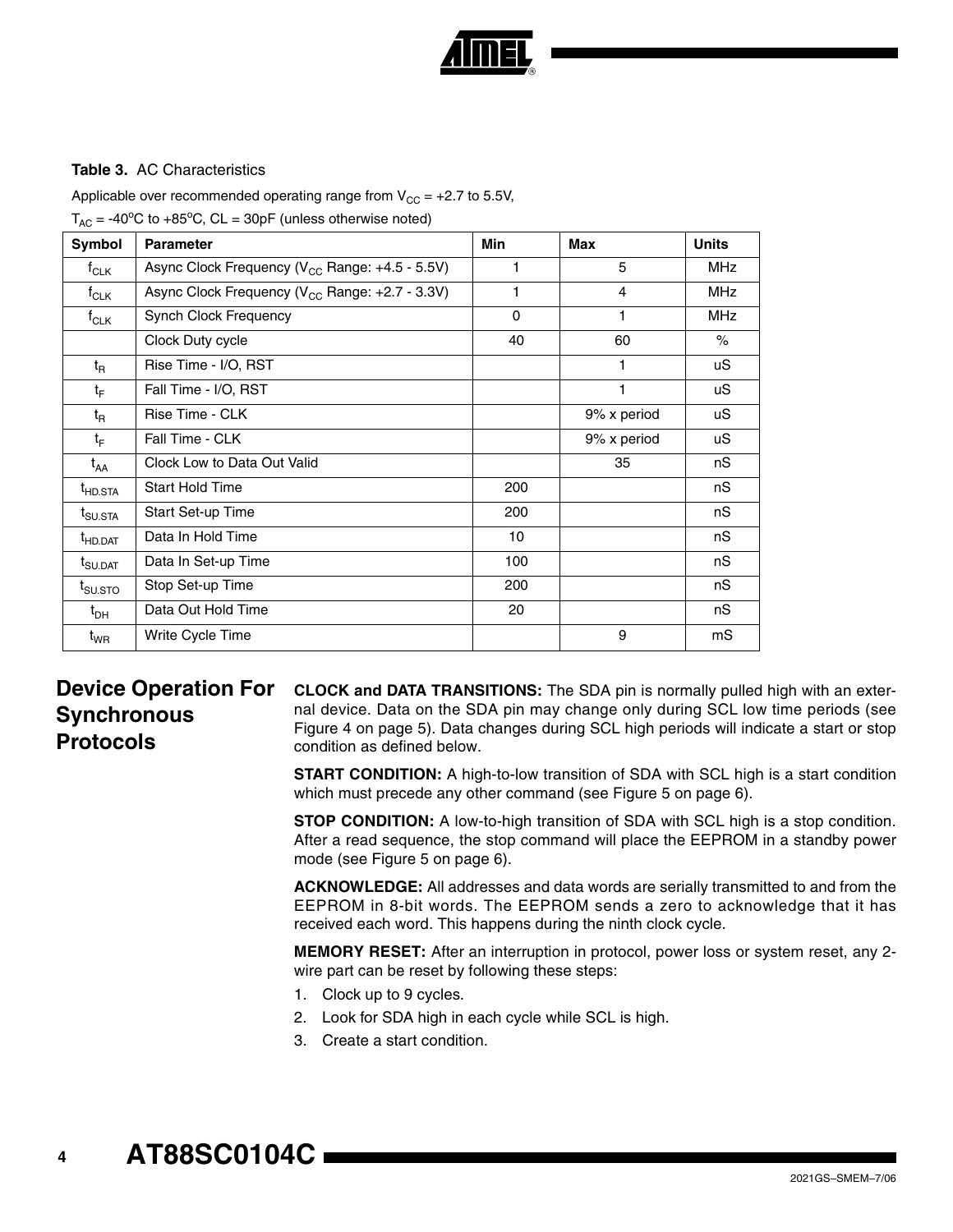



## **Figure 3.** Write Cycle Timing: SCL: Serial Clock, SDA: Serial Data I/O





<span id="page-4-0"></span>



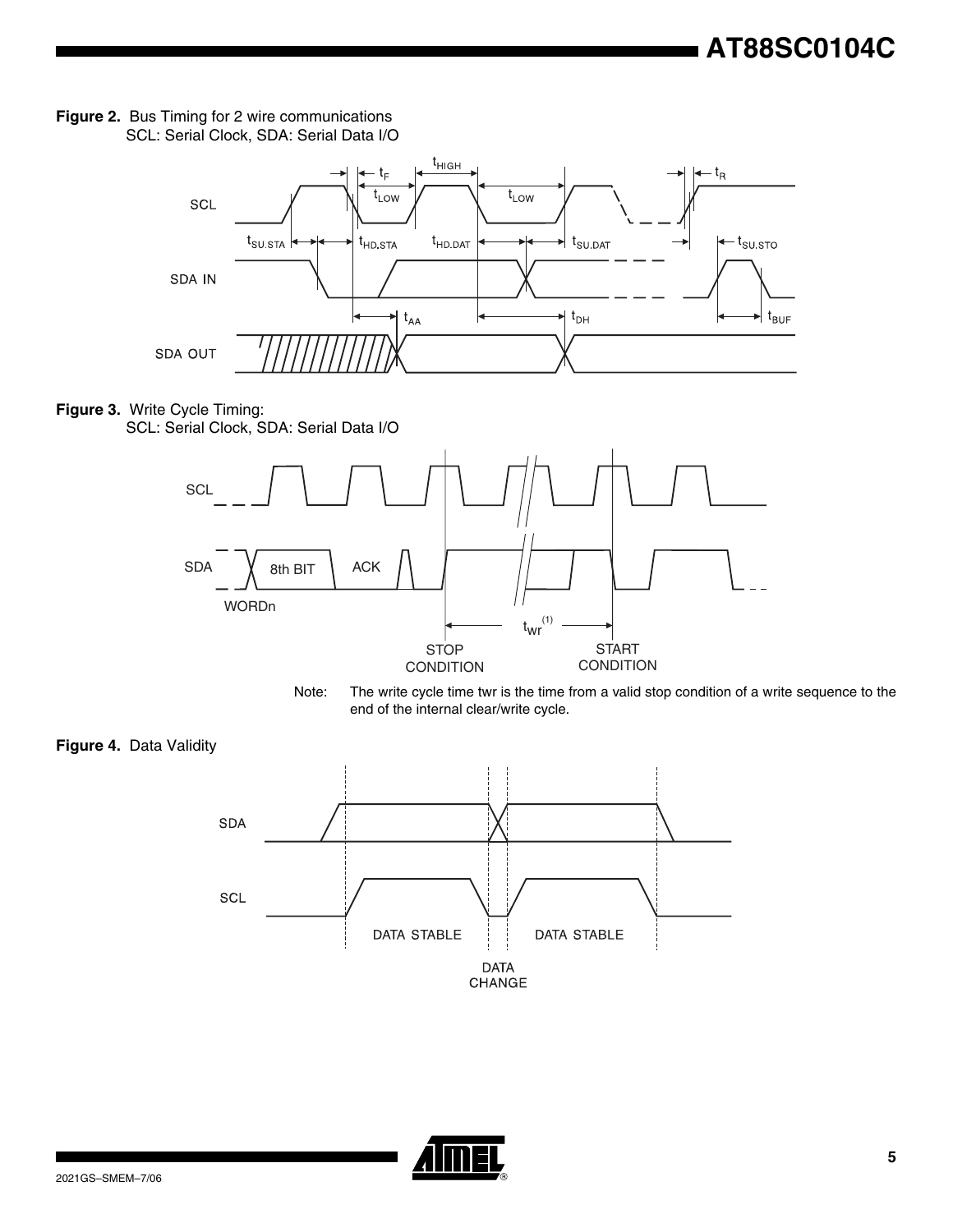

<span id="page-5-0"></span>**Figure 5.** Start and Stop Definition



## **Device Architecture**

User Zones The EEPROM user memory is divided into 4 zones of 256 bits each. Multiple zones allow for different types of data or files to be stored in different zones. Access to the user zones is allowed only after security requirements have been met. These security requirements are defined by the user during the personalization of the device in the configuration zone. If the same security requirements are selected for multiple zones, then these zones may effectively be accessed as one larger zone.

#### **Table 4.** User Zones

| <b>ZONE</b> | \$0      | \$1 | \$2 | \$3 | \$4 | \$5 | \$6 | \$7 |       |
|-------------|----------|-----|-----|-----|-----|-----|-----|-----|-------|
|             |          |     |     |     |     |     |     |     | \$000 |
|             | 32 bytes |     |     |     |     |     |     |     |       |
| User 0      |          |     |     |     |     |     |     |     |       |
|             |          |     |     |     |     |     |     |     | \$018 |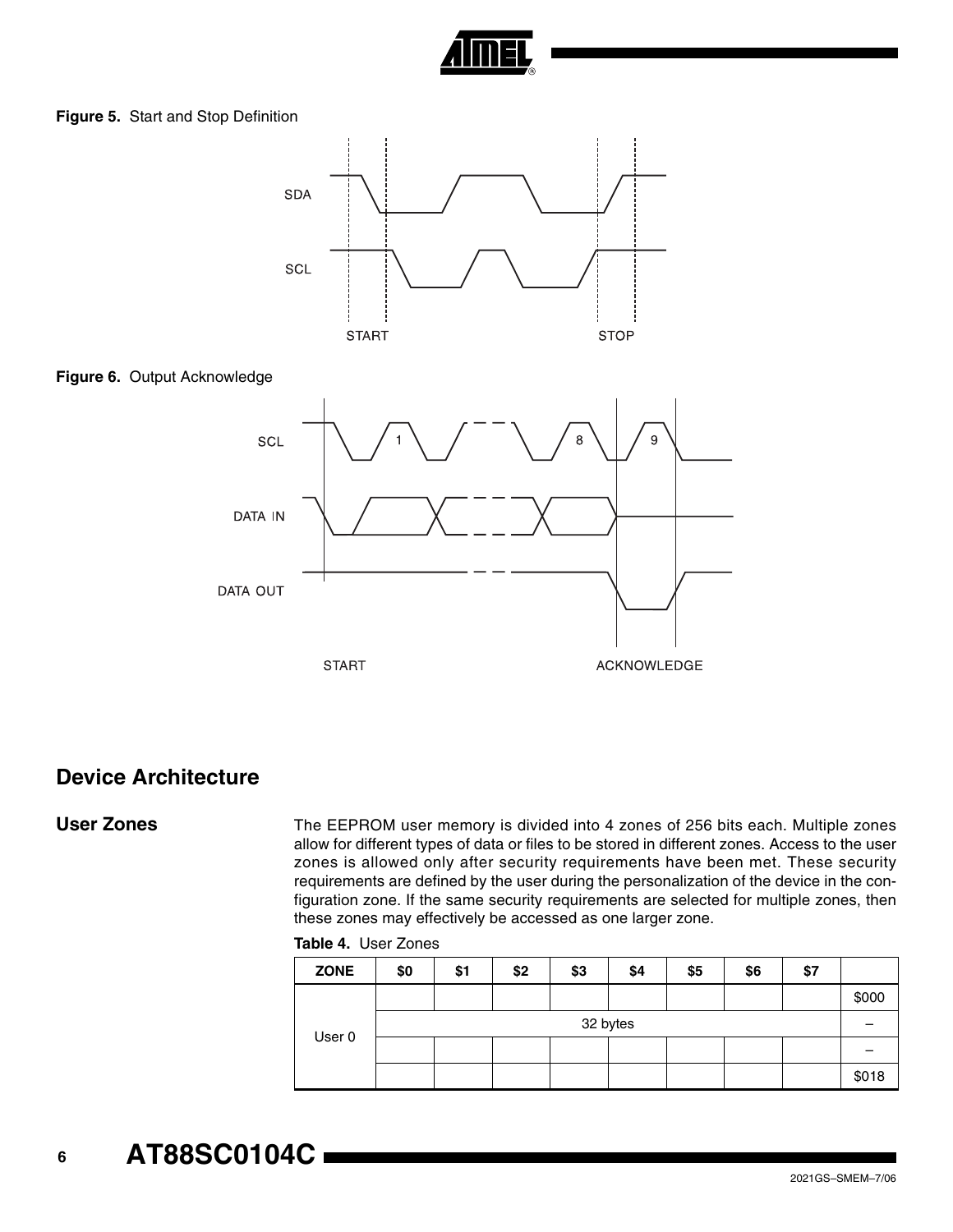| <b>ZONE</b>       | \$0      | \$1 | \$2 | \$3 | \$4      | \$5 | \$6 | \$7 |       |
|-------------------|----------|-----|-----|-----|----------|-----|-----|-----|-------|
|                   |          |     |     |     |          |     |     |     | \$000 |
|                   |          |     |     |     | 32 bytes |     |     |     |       |
| User 1            |          |     |     |     |          |     |     |     |       |
|                   |          |     |     |     |          |     |     |     | \$018 |
|                   |          |     |     |     |          |     |     |     | \$000 |
| User <sub>2</sub> | 32 bytes |     |     |     |          |     |     |     |       |
|                   |          |     |     |     |          |     |     |     |       |
|                   |          |     |     |     |          |     |     |     | \$018 |
| User 3            |          |     |     |     |          |     |     |     | \$000 |
|                   | 32 bytes |     |     |     |          |     |     |     |       |
|                   |          |     |     |     |          |     |     |     |       |
|                   |          |     |     |     |          |     |     |     | \$018 |

#### **Table 4.** User Zones

**Control Logic** Access to the user zones occurs only through the control logic built into the device. This logic is configurable through access registers, key registers and keys programmed into the configuration zone during device personalization. Also implemented in the control logic is a cryptographic engine for performing the various higher-level security functions of the device.

**Configuration Zone** The configuration zone consists of 2048 bits of EEPROM memory used for storing passwords, keys and codes and defining security levels to be used for each user zone. Access rights to the configuration zone are defined in the control logic and may not be altered by the user.

**Table 5.** Configuration Zone

| Component                               | <b>Address</b> |
|-----------------------------------------|----------------|
| Answer to Reset                         | \$00           |
| Fab Code                                |                |
| Memory Test Zone                        |                |
| <b>Card Manufacturers Code</b>          |                |
| Lot History Code                        |                |
| Device Configuration Register           | \$18           |
| <b>Identification Number</b>            |                |
| <b>Access Registers</b>                 |                |
| Password/Key Registers                  |                |
| <b>Issuer Code</b>                      |                |
| <b>Authentication Attempts Counters</b> | \$50           |
| Cryptograms                             |                |
| Session Encryption Keys                 |                |

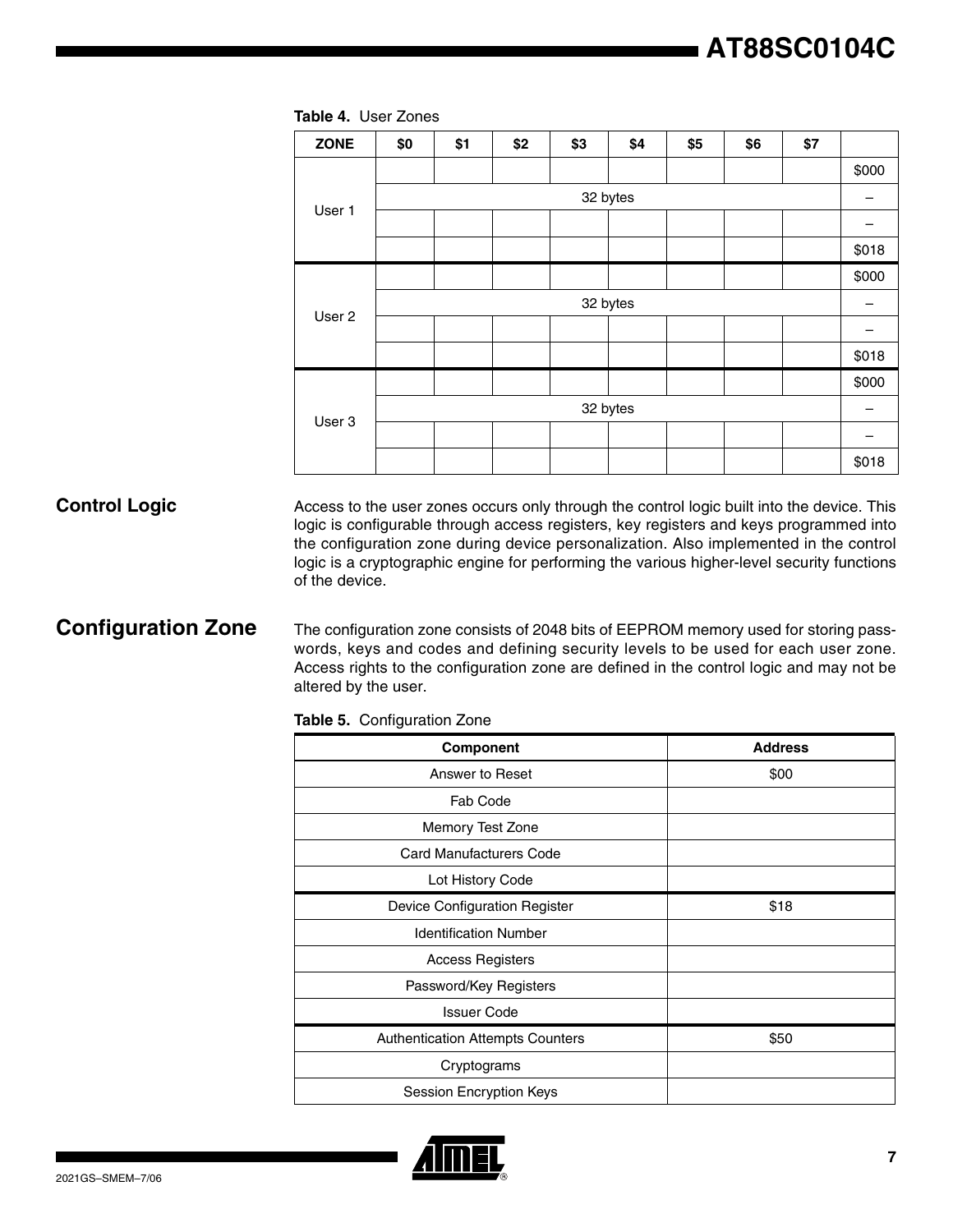

## **Table 5. Configuration Zone**

|                                         | <b>Table J.</b> Odiniyuration Lond                                                                                                                                                                                                                                                                                                                                                                               |                            |  |  |  |  |
|-----------------------------------------|------------------------------------------------------------------------------------------------------------------------------------------------------------------------------------------------------------------------------------------------------------------------------------------------------------------------------------------------------------------------------------------------------------------|----------------------------|--|--|--|--|
|                                         | <b>Secret Seeds</b>                                                                                                                                                                                                                                                                                                                                                                                              |                            |  |  |  |  |
|                                         | Password Attempts Counters                                                                                                                                                                                                                                                                                                                                                                                       | \$B0                       |  |  |  |  |
|                                         | <b>Write Passwords</b>                                                                                                                                                                                                                                                                                                                                                                                           |                            |  |  |  |  |
|                                         | <b>Read Passwords</b>                                                                                                                                                                                                                                                                                                                                                                                            |                            |  |  |  |  |
|                                         | Reserved                                                                                                                                                                                                                                                                                                                                                                                                         |                            |  |  |  |  |
| <b>Security Fuses</b>                   | There are three fuses on the device that must be blown during the device personaliza-<br>tion process. Each fuse locks certain portions of the configuration zone as OTP<br>memory. Fuses are designed for the module manufacturer, card manufacturer and card<br>issuer and should be blown in sequence, although all programming of the device and<br>blowing of the fuses may be performed at one final step. |                            |  |  |  |  |
| <b>Protocol Selection</b>               | The AT88SC0104C supports two different communication protocols.                                                                                                                                                                                                                                                                                                                                                  |                            |  |  |  |  |
|                                         | <b>Smart Card Applications:</b> The asynchronous $T = 0$ protocol defined by ISO 7816-3<br>$\bullet$<br>is used for compatibility with the industry's standard smart card readers.                                                                                                                                                                                                                               |                            |  |  |  |  |
|                                         | Embedded Applications: A 2-wire serial interface is used for fast and efficient<br>٠<br>communication with logic or controllers.                                                                                                                                                                                                                                                                                 |                            |  |  |  |  |
|                                         | The power-up sequence determines which of the two communication protocols will be<br>used.                                                                                                                                                                                                                                                                                                                       |                            |  |  |  |  |
| <b>Asynchronous</b><br>$T = 0$ Protocol | This power-up sequence complies with ISO 7816-3 for a cold reset in smart card<br>applications.                                                                                                                                                                                                                                                                                                                  |                            |  |  |  |  |
|                                         | V <sub>CC</sub> goes high; RST, I/O-SDA and CLK-SCL are low.                                                                                                                                                                                                                                                                                                                                                     |                            |  |  |  |  |
|                                         | Set I/O-SDA in receive mode.                                                                                                                                                                                                                                                                                                                                                                                     |                            |  |  |  |  |
|                                         | Provide a clock signal to CLK-SCL.<br>٠                                                                                                                                                                                                                                                                                                                                                                          |                            |  |  |  |  |
|                                         | RST goes high after 400 clock cycles.                                                                                                                                                                                                                                                                                                                                                                            |                            |  |  |  |  |
|                                         | The device will respond with a 64-bit ATR code, including historical bytes to indicate the<br>memory density within the CryptoMemory family. Once the asynchronous mode has<br>been selected, it is not possible to switch to the synchronous mode without powering off<br>the device.                                                                                                                           |                            |  |  |  |  |
|                                         | <b>Figure 7.</b> Asynchronous $T = 0$ Protocol (Gemplus Patent)                                                                                                                                                                                                                                                                                                                                                  |                            |  |  |  |  |
|                                         | $V_{\text{CC}}$                                                                                                                                                                                                                                                                                                                                                                                                  |                            |  |  |  |  |
|                                         | I/O-SDA                                                                                                                                                                                                                                                                                                                                                                                                          | <b>ATR</b>                 |  |  |  |  |
|                                         | <b>RST</b>                                                                                                                                                                                                                                                                                                                                                                                                       |                            |  |  |  |  |
|                                         | <b>CLK-SCL</b>                                                                                                                                                                                                                                                                                                                                                                                                   | ,,,,,,,,,,,,,,,,,,,,,,,,,, |  |  |  |  |
|                                         |                                                                                                                                                                                                                                                                                                                                                                                                                  |                            |  |  |  |  |
|                                         |                                                                                                                                                                                                                                                                                                                                                                                                                  |                            |  |  |  |  |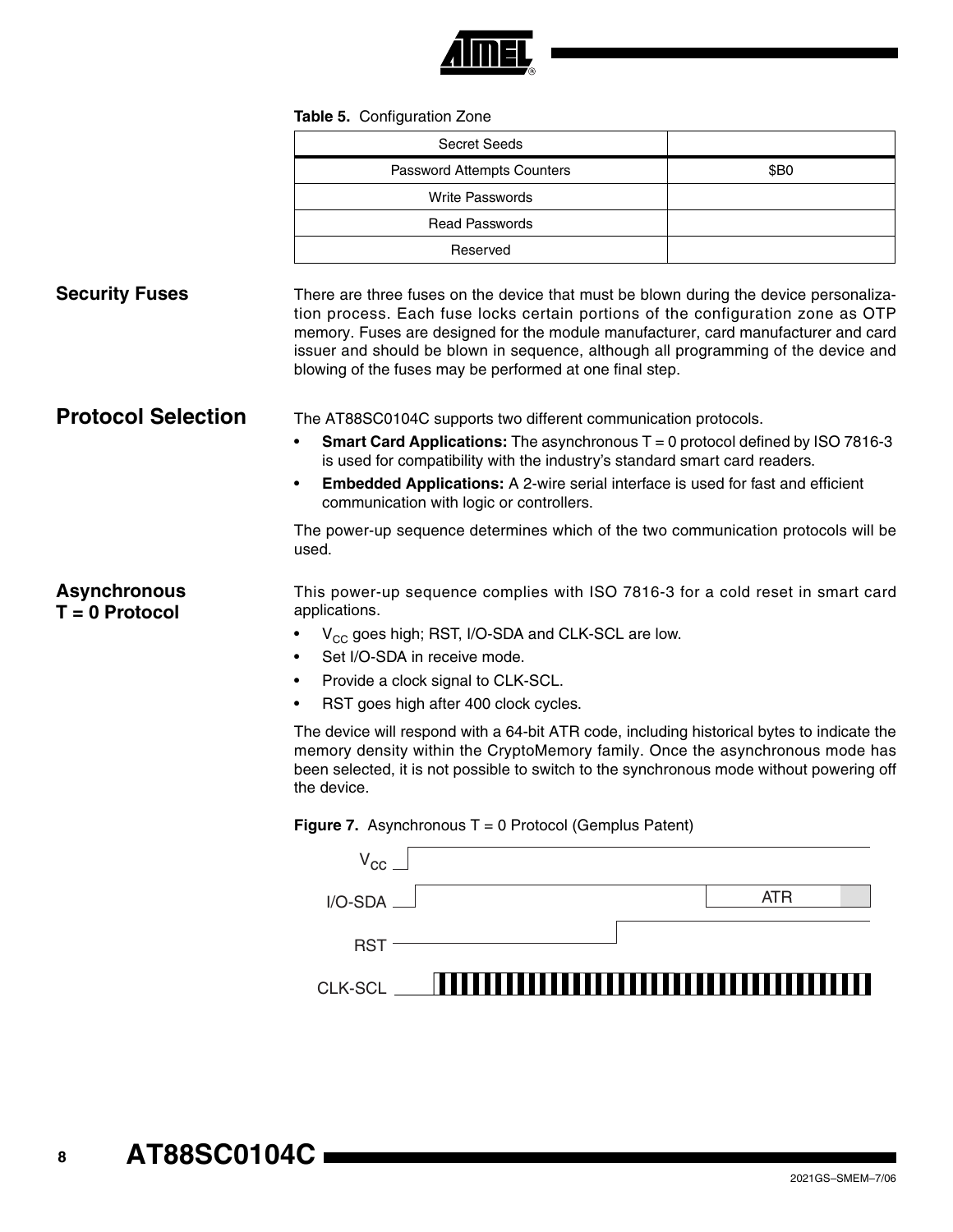# **AT88SC0104C**

## **Synchronous 2-wire Serial Interface**

The synchronous mode is the default after powering up  $V_{CC}$  due to the internal pull-up on RST. For embedded applications using CryptoMemory in standard plastic packages, this is the only communication protocol.

- Power-up  $V_{CC}$ , RST goes high also.
- After stable  $V_{CC}$ , CLK-SCL and I/O-SDA may be driven.

### **Figure 8.** Synchronous 2-wire Protocol

|                  | $V_{\text{CC}}$ $\Box$                                             |
|------------------|--------------------------------------------------------------------|
| $I/O-SDA$ $\Box$ |                                                                    |
| $RST$ $\Box$     |                                                                    |
|                  |                                                                    |
| Note:            | Five clock pulses must be sent before the first command is issued. |

## **Communication Security Modes**

Communications between the device and host operate in three basic modes. Standard mode is the default mode for the device after power-up. Authentication mode is activated by a successful authentication sequence. Encryption mode is activated by a successful encryption activation following a successful authentication.

## **Table 6.** Communication Security Modes<sup>(1)</sup>

| Mode           | <b>Configuration Data</b> | User Data | <b>Passwords</b> | <b>Data Integrity Check</b> |
|----------------|---------------------------|-----------|------------------|-----------------------------|
| Standard       | Clear                     | Clear     | Clear            | MDC <sup>(1)</sup>          |
| Authentication | Clear                     | Clear     | Encrypted        | MAC <sup>(1)</sup>          |
| Encryption     | Clear                     | Encrypted | Encrypted        | MAC <sup>(1)</sup>          |

Note: 1. Configuration data include viewable areas of the Configuration Zone except the passwords: MDC: Modification Detection Code. MAC: Message Authentication Code.

## **Security Options**

**Anti-tearing** In the event of a power loss during a write cycle, the integrity of the device's stored data may be recovered. This function is optional: the host may choose to activate the antitearing function, depending on application requirements. When anti-tearing is active, write commands take longer to execute, since more write cycles are required to complete them, and data are limited to eight bytes.

> Data are written first to a buffer zone in EEPROM instead of the intended destination address, but with the same access conditions. The data are then written in the required location. If this second write cycle is interrupted due to a power loss, the device will automatically recover the data from the system buffer zone at the next power-up.

> In 2-wire mode, the host is required to perform ACK polling for up to 8 ms after write commands when anti-tearing is active. At power-up, the host is required to perform ACK polling, in some cases for up to 2 ms, in the event that the device needs to carry out the data recovery process.

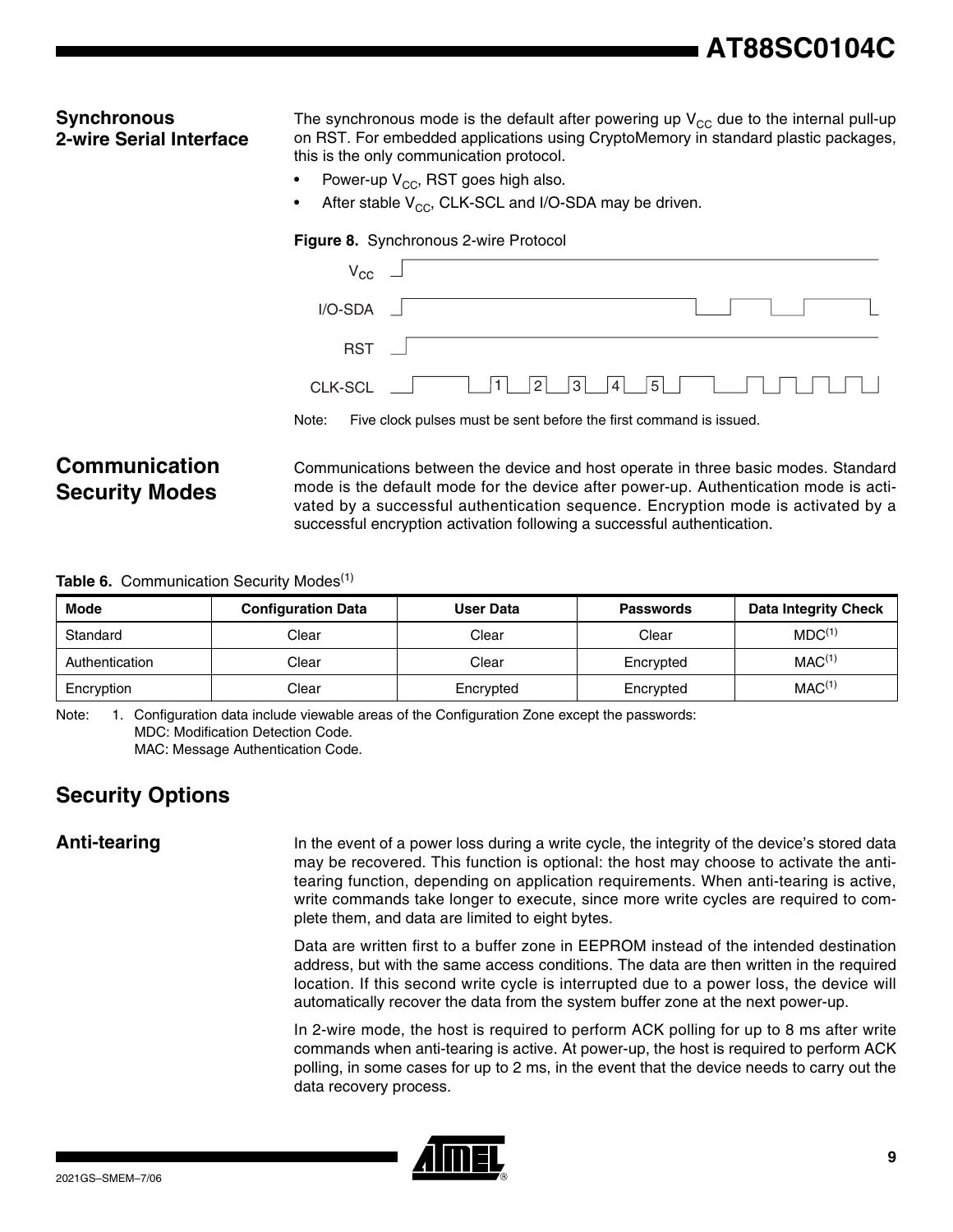

Write Lock **If a user zone is configured in the write lock mode**, the lowest address byte of an 8-byte page constitutes a write access byte for the bytes of that page.

*Example*: The write lock byte at \$080 controls the bytes from \$080 to \$087.

| \$080    | \$081                      | \$082                      | \$083            | \$084            | \$085                      | \$086            | \$087            | @    |
|----------|----------------------------|----------------------------|------------------|------------------|----------------------------|------------------|------------------|------|
| 11011001 | <b>XXXX XXXX</b><br>locked | <b>XXXX XXXX</b><br>locked | <b>XXXX XXXX</b> | <b>XXXX XXXX</b> | <b>XXXX XXXX</b><br>locked | <b>XXXX XXXX</b> | <b>XXXX XXXX</b> | \$80 |

The write lock byte may also be locked by writing its least significant (rightmost) bit to "0". Moreover, when write lock mode is activated, the write lock byte can only be programmed — that is, bits written to "0" cannot return to "1".

In the write lock configuration, only one byte can be written at a time. Even if several bytes are received, only the first byte will be taken into account by the device.

Password Verification Passwords may be used to protect read and/or write access of any user zone. When a valid password is presented, it is memorized and active until power is turned off, unless a new password is presented or RST becomes active. There are eight password sets that may be used to protect any user zone. Only one password is active at a time, but write passwords give read access also.

**Authentication Protocol** The access to a user zone may be protected by an authentication protocol. Any one of four keys may be selected to use with a user zone.

> The authentication success is memorized and active as long as the chip is powered, unless a new authentication is initialized or RST becomes active. If the new authentication request is not validated, the card loses its previous authentication and it should be presented again. Only the last request is memorized.

> Note: Password and authentication may be presented at any time and in any order. If the trials limit has been reached (after four consecutive incorrect attempts), the password verification or authentication process will not be taken into account.

**Figure 9.** Password and Authentication Operations

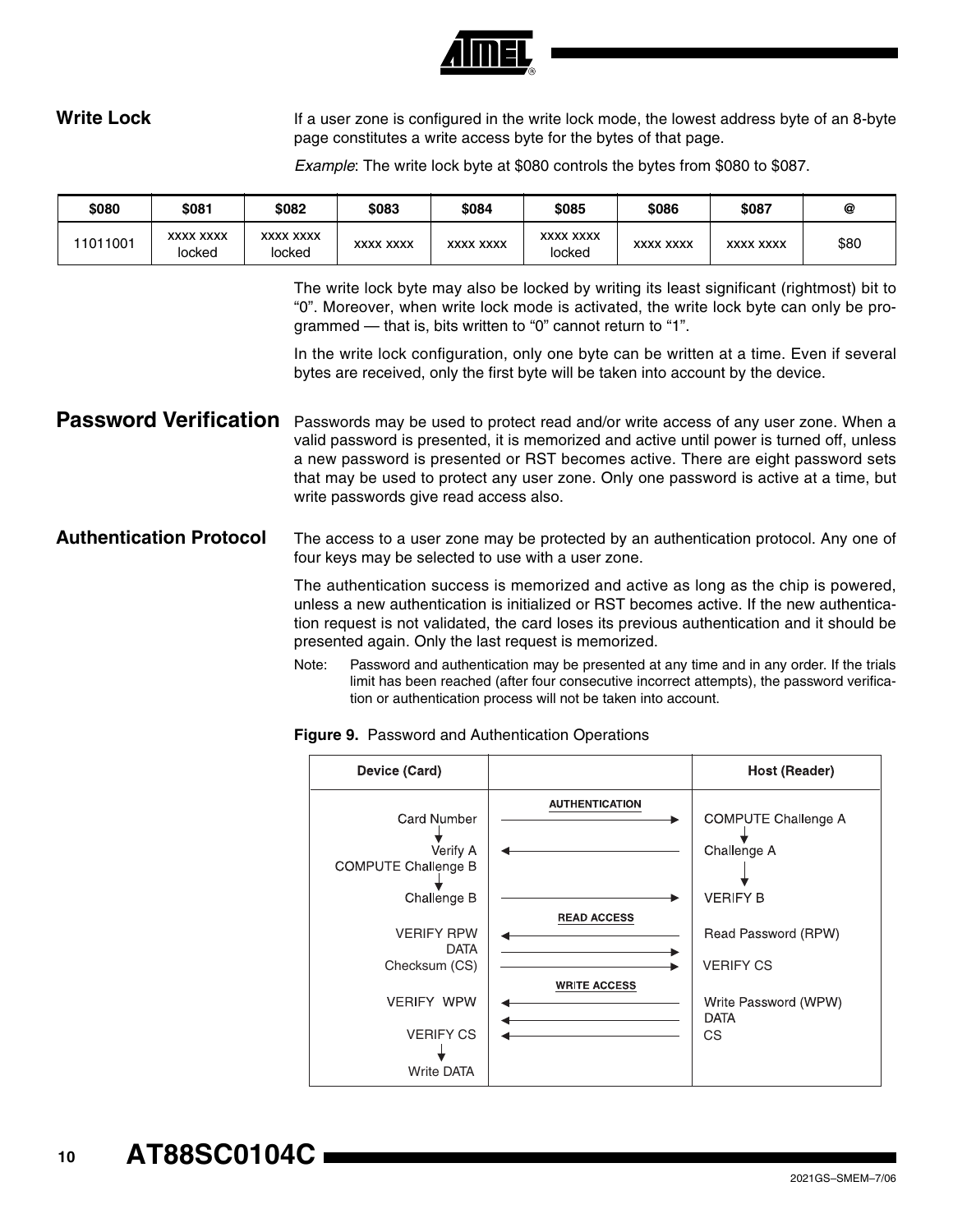| <b>Checksum</b>                             | The AT88SC0104C implements a data validity check function in the form of a check-<br>sum, which may function in standard, authentication or encryption modes.                                                                                                                                                                                                                                                                                                                                                                                                                                                                                                                                                                                                                                                                                       |
|---------------------------------------------|-----------------------------------------------------------------------------------------------------------------------------------------------------------------------------------------------------------------------------------------------------------------------------------------------------------------------------------------------------------------------------------------------------------------------------------------------------------------------------------------------------------------------------------------------------------------------------------------------------------------------------------------------------------------------------------------------------------------------------------------------------------------------------------------------------------------------------------------------------|
|                                             | In the standard mode, the checksum is implemented as a Modification Detection Code<br>(MDC), in which the host may read an MDC from the device in order to verify that the<br>data sent was received correctly.                                                                                                                                                                                                                                                                                                                                                                                                                                                                                                                                                                                                                                     |
|                                             | In the authentication and encryption modes, the checksum becomes more powerful<br>since it provides a bidirectional data integrity check and data origin authentication capa-<br>bility in the form of a Message Authentication Code (MAC). Only the host/device that<br>carried out a valid authentication is capable of computing a valid MAC. While operating<br>in the authentication or encryption modes, the use of a MAC is required. For an ingoing<br>command, if the device calculates a MAC different from the MAC transmitted by the<br>host, not only is the command abandoned but the mode is also reset. A new authentica-<br>tion and/or encryption activation will be required to reactivate the MAC.                                                                                                                              |
| <b>Encryption</b>                           | The data exchanged between the device and the host during read, write and verify<br>password commands may be encrypted to ensure data confidentiality.                                                                                                                                                                                                                                                                                                                                                                                                                                                                                                                                                                                                                                                                                              |
|                                             | The issuer may choose to require encryption for a user zone by settings made in the<br>configuration zone. Any one of four keys may be selected for use with a user zone. In<br>this case, activation of the encryption mode is required in order to read/write data in the<br>zone and only encrypted data will be transmitted. Even if not required, the host may<br>elect to activate encryption provided the proper keys are known.                                                                                                                                                                                                                                                                                                                                                                                                             |
| <b>Supervisor Mode</b>                      | Enabling this feature allows the holder of one specific password to gain full access to all<br>eight password sets, including the ability to change passwords.                                                                                                                                                                                                                                                                                                                                                                                                                                                                                                                                                                                                                                                                                      |
| <b>Modify Forbidden</b>                     | No write access is allowed in a user zone protected with this feature at any time. The<br>user zone must be written during device personalization prior to blowing the security<br>fuses.                                                                                                                                                                                                                                                                                                                                                                                                                                                                                                                                                                                                                                                           |
| <b>Program Only</b>                         | For a user zone protected by this feature, data within the zone may be changed from a<br>"1" to a "0", but never from a "0" to a "1".                                                                                                                                                                                                                                                                                                                                                                                                                                                                                                                                                                                                                                                                                                               |
| <b>Initial Device</b><br><b>Programming</b> | To enable the security features of CryptoMemory, the device must first be personalized<br>to set up several registers and load in the appropriate passwords and keys. This is<br>accomplished through programming the configuration zone of CryptoMemory using sim-<br>ple write and read commands. To gain access to the configuration zone, the secure<br>code must first be successfully presented. For the AT88SC0104C device, the secure<br>code is \$DD 42 97. After writing and verifying data in the configuration zone, the security<br>fuses must be blown to lock this information in the device. For additional information on<br>personalizing CryptoMemory, please see the application notes Programming CryptoM-<br>emory for Embedded Applications and Initializing CryptoMemory for Smart Card<br>Applications (at www.Atmel.com). |

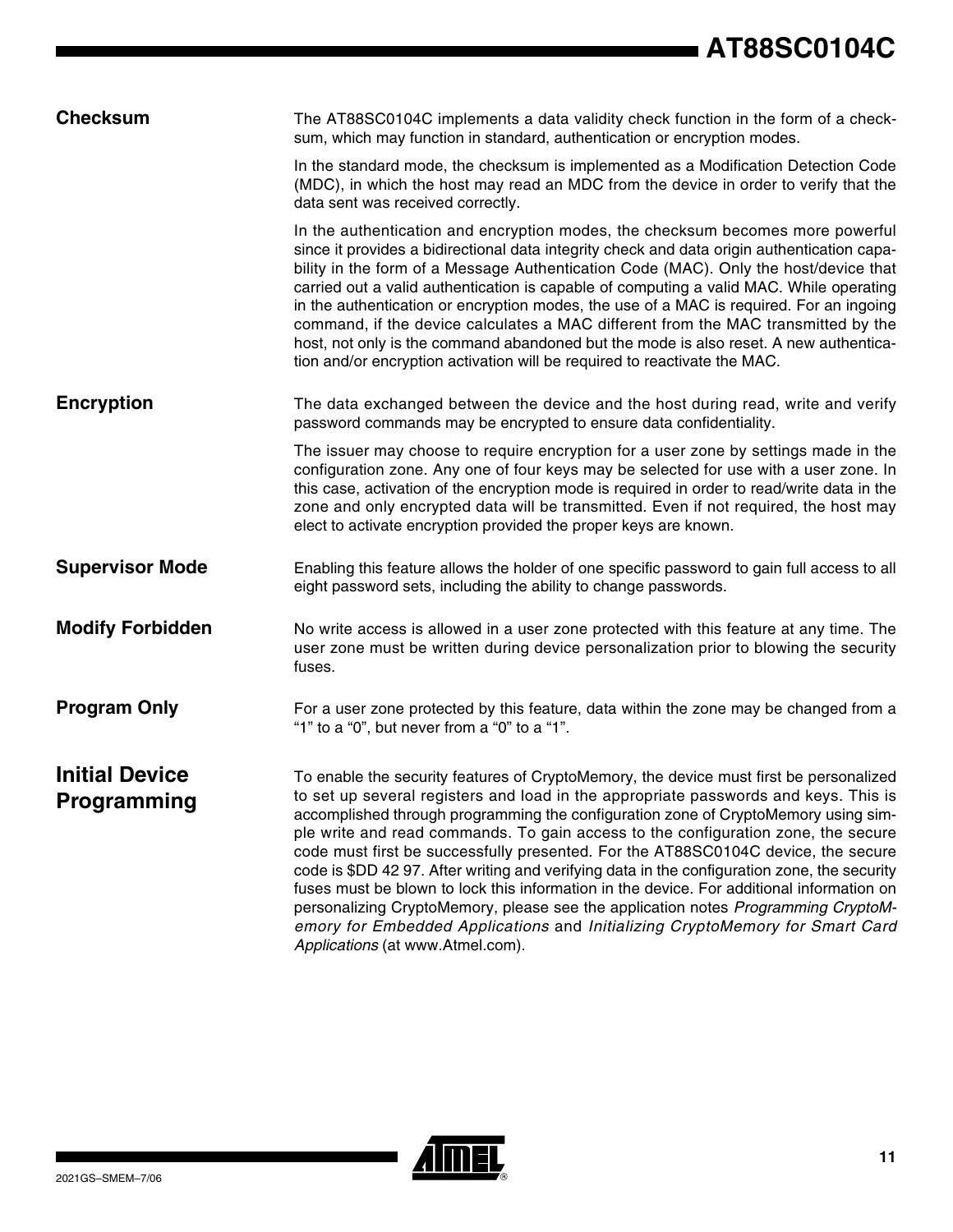

# **Ordering Information**

| <b>Ordering Code</b>                                | Package                            | <b>Voltage Range</b> | <b>Temperature Range</b>                          |
|-----------------------------------------------------|------------------------------------|----------------------|---------------------------------------------------|
| AT88SC0104C-MJ<br>AT88SC0104C-MP                    | $M2 - J$ Module<br>$M2 - P$ Module | $2.7V - 5.5V$        | Commercial $(0^{\circ}C - 70^{\circ}C)$           |
| AT88SC0104C-PI<br>AT88SC0104C-SI<br>AT88SC0104C-Y4I | 8P3<br>8S1<br>8Y4                  | $2.7V - 5.5V$        | Industrial $(-40^{\circ}C - 85^{\circ}C)$         |
| AT88SC0104C-PU<br>AT88SC0104C-SU<br>AT88SC0104C-Y4U | 8P3<br>8S1<br>8Y4                  | $2.7V - 5.5V$        | Lead-free/Halogen-free/Industrial<br>(–40°C–85°C) |
| AT88SC0104C-WI                                      | 7 mil wafer                        | $2.7V - 5.5V$        | Industrial $(-40^{\circ}C - 85^{\circ}C)$         |

| Package Type <sup>(1)</sup> | <b>Description</b>                                                        |
|-----------------------------|---------------------------------------------------------------------------|
| $M2 - J$ Module             | M2 ISO 7816 Smart Card Module                                             |
| $M2 - P$ Module             | M2 ISO 7816 Smart Card Module with Atmel <sup>®</sup> Logo                |
| 8P3                         | 8-lead, 0.300" Wide, Plastic Dual Inline Package (PDIP)                   |
| 8S1                         | 8-lead, 0.150" Wide, Plastic Gull Wing Small Outline Package (JEDEC SOIC) |
| 8Y4                         | 8-lead, 6.00 mm x 4.90 mm Body, SOIC Array Package (SAP)                  |

Note: 1. Formal drawings may be obtained from an Atmel sales office.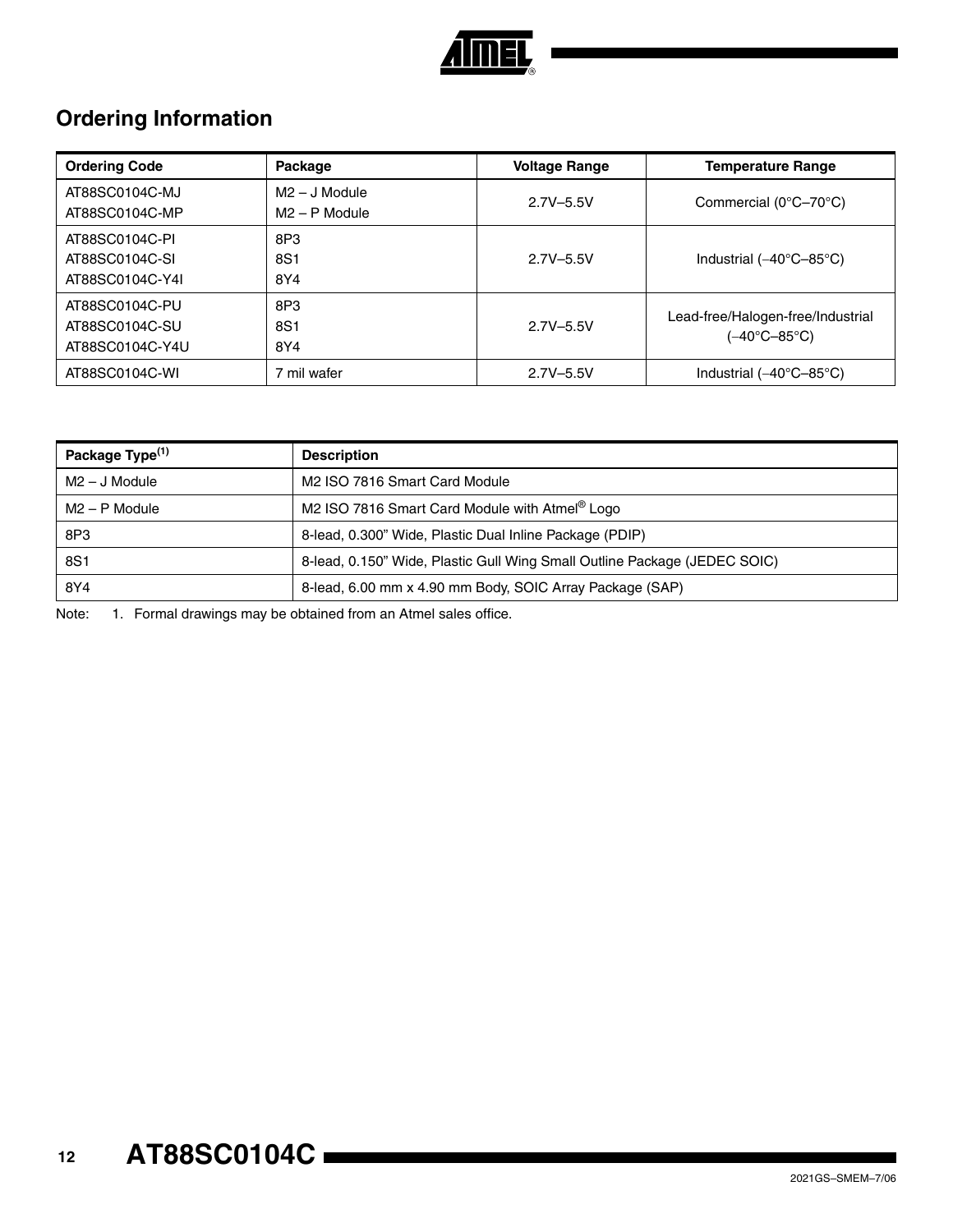# **AT88SC0104C**

## **Packaging Information**

## **Ordering Code: MJ**



Module Size: **M2** Dimension\*: 12.6 x 11.4 [mm] Glob Top: Round  $\varnothing$  8.5 [mm] Thickness: 0.58 [mm]

Pitch: 14.25 mm

## **Ordering Code: MP**



Module Size: **M2** Dimension\*: 12.6 x 11.4 [mm] Glob Top: Square - 8.8 x 8.8 [mm] Thickness: 0.58 [mm] Pitch: 14.25 mm

\*Note: The module dimensions listed refer to the dimensions of the exposed metal contact area. The actual dimensions of the module after excise or punching from the carrier tape are generally 0.4 mm greater in both directions (i.e., a punched M2 module will yield 13.0 x 11.8 mm).

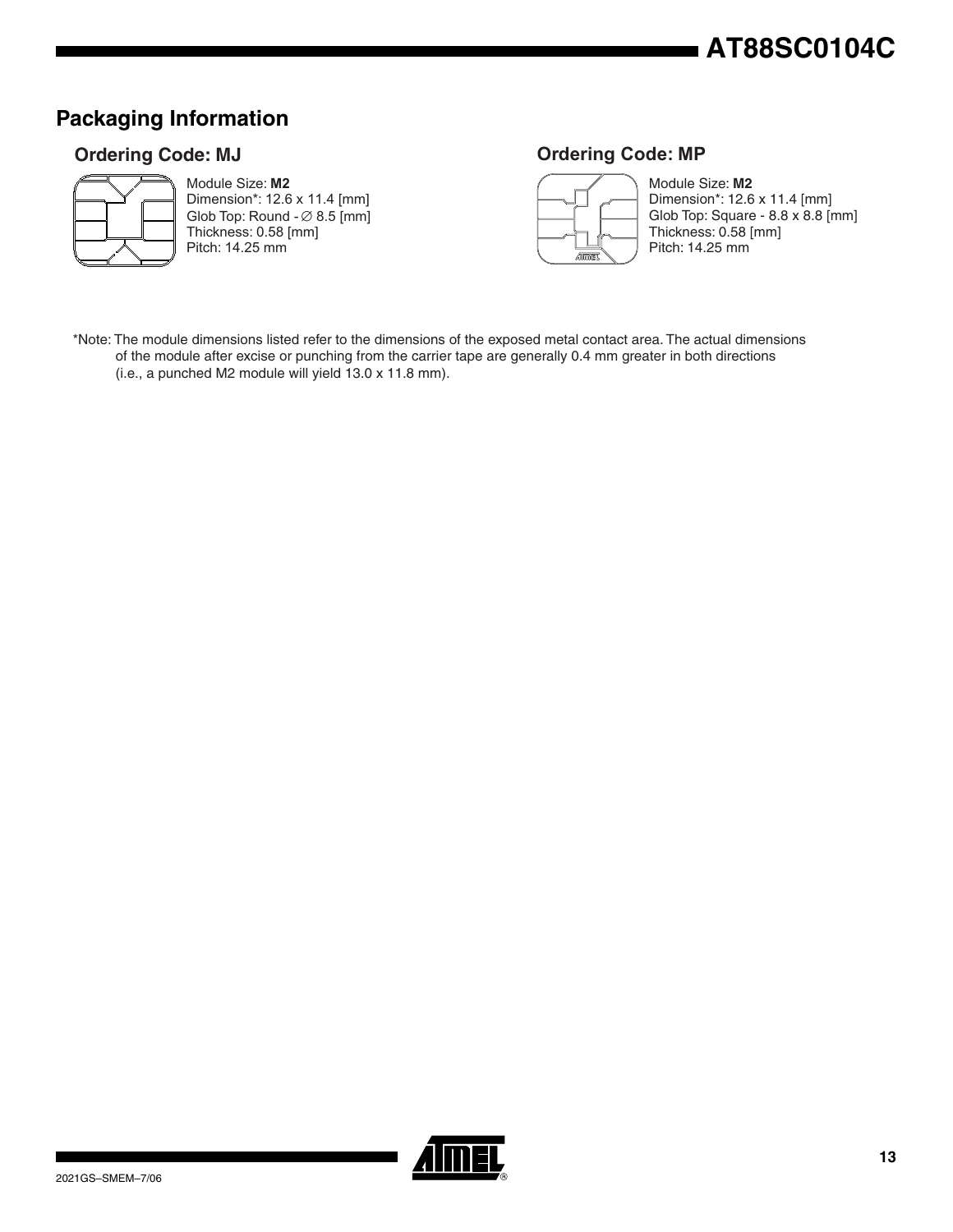

**Ordering Code: SI, SU 8-lead SOIC**

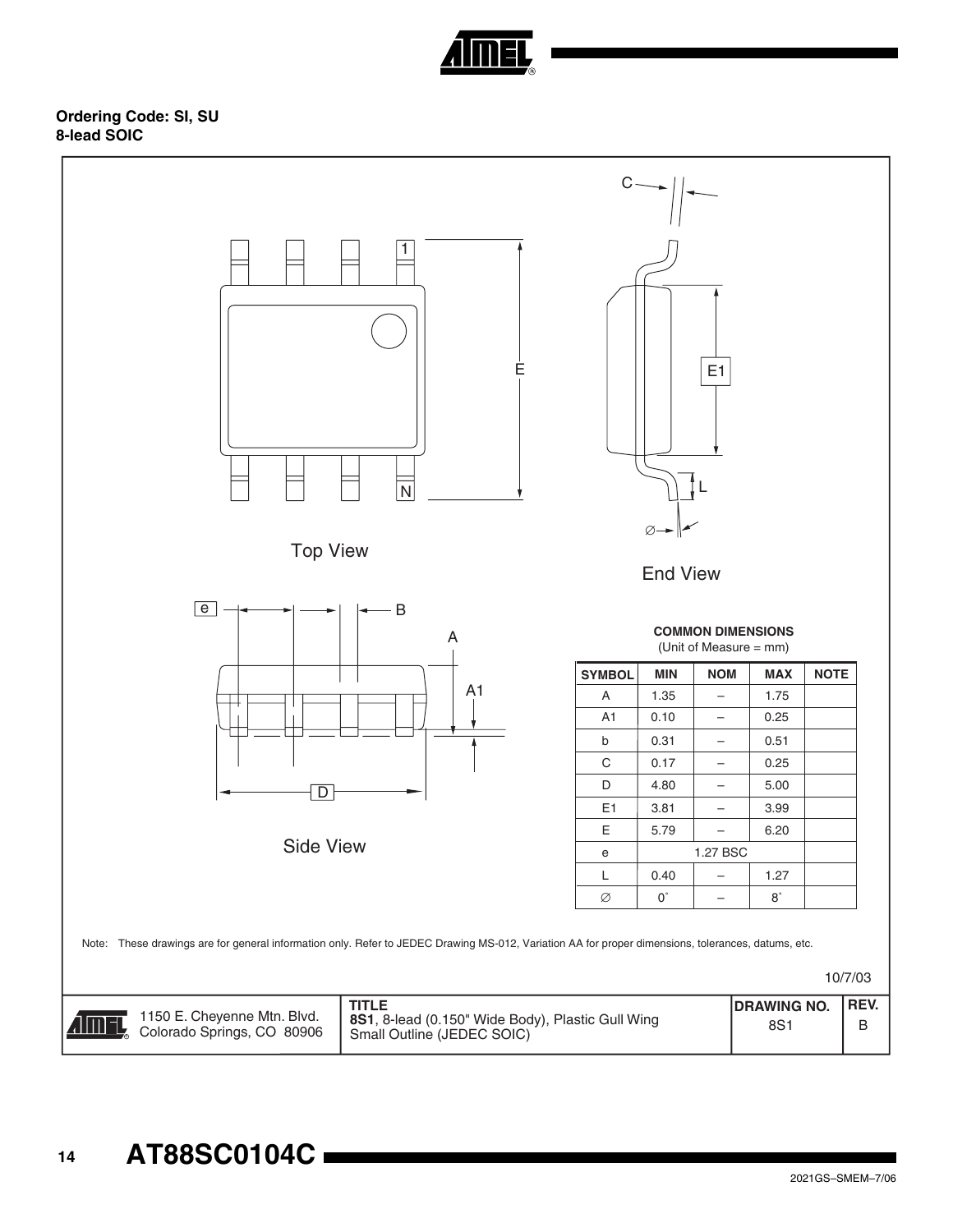# **AT88SC0104C**

## **Ordering Code: PI, PU 8-lead PDIP**

![](_page_14_Figure_2.jpeg)

![](_page_14_Picture_3.jpeg)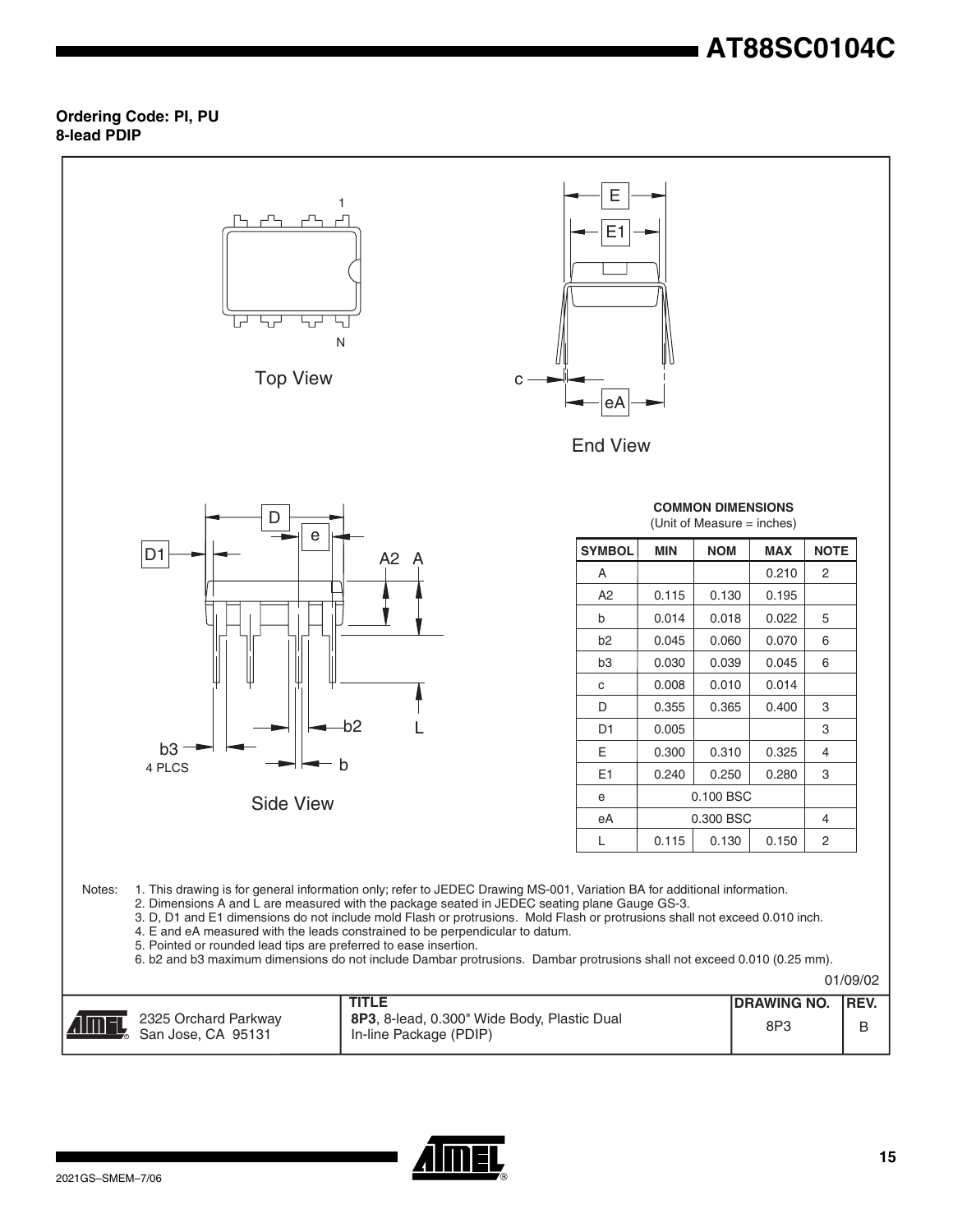![](_page_15_Picture_0.jpeg)

## **Ordering Code: Y4I, Y4U 8-lead SAP**

![](_page_15_Figure_2.jpeg)